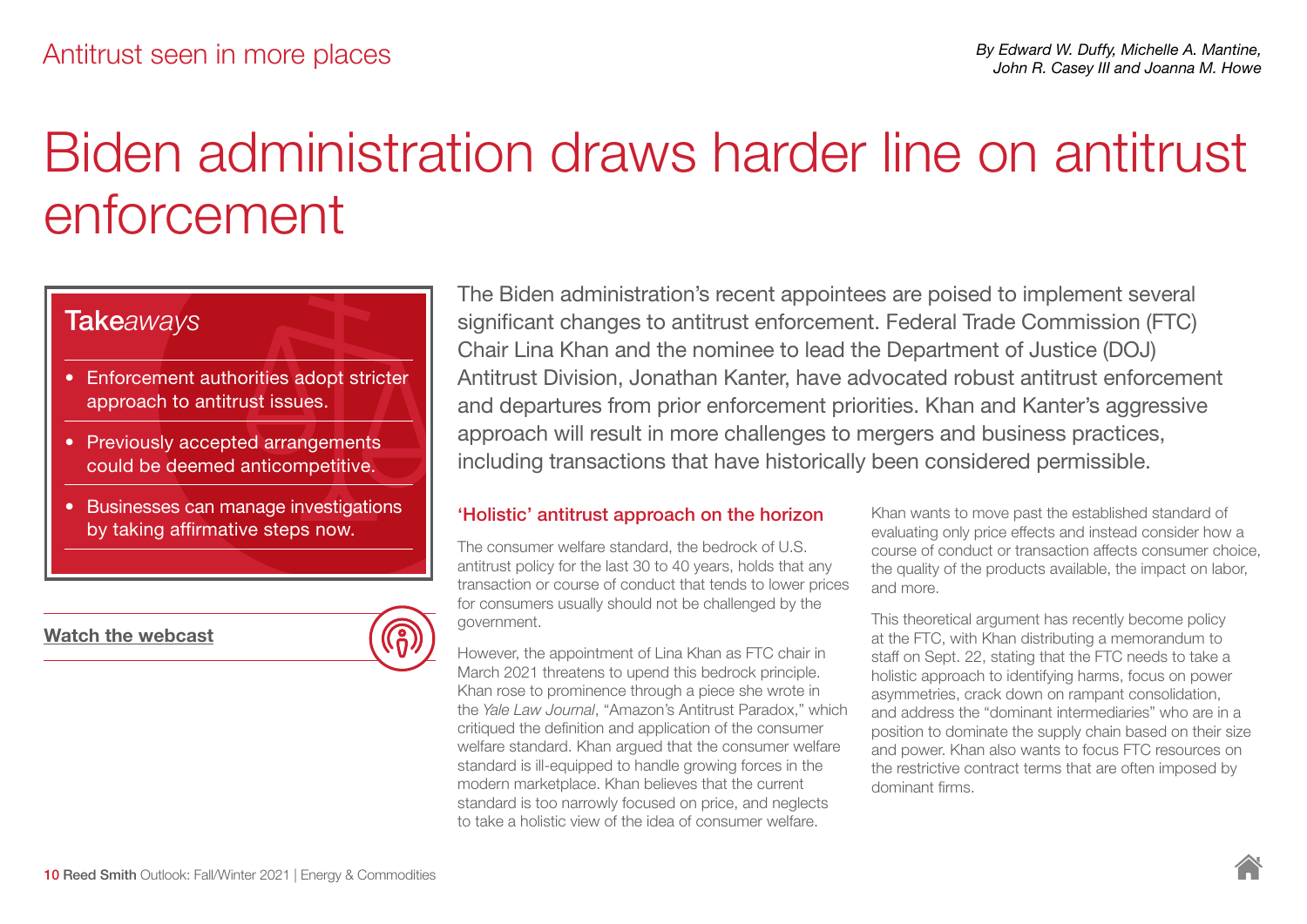"Khan wants to move past the established standard of evaluating only price effects and instead consider how a course of conduct or transaction affects consumer choice, the quality of the products available, the impact on labor, and more."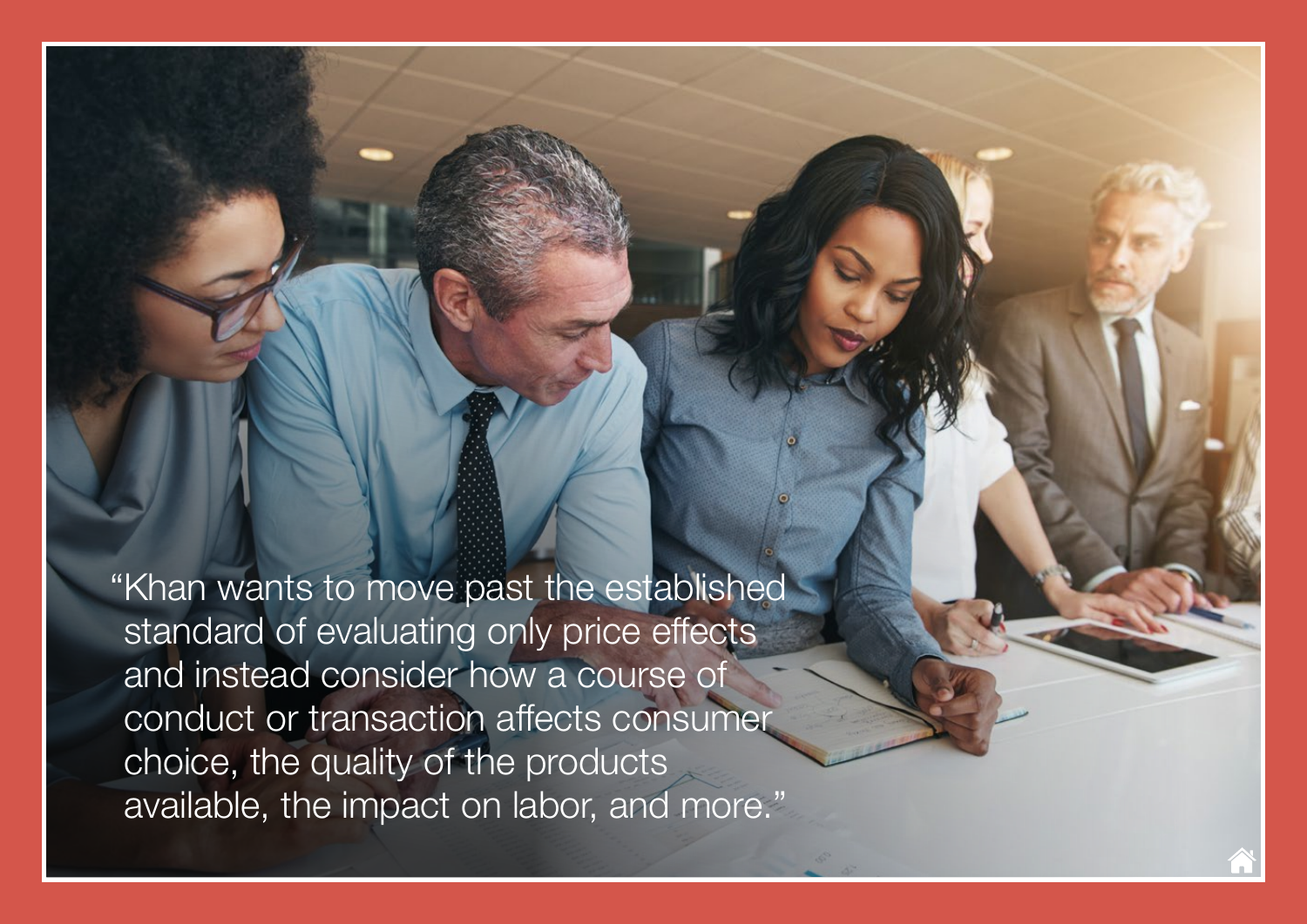## "Companies should also expect a more stringent approach toward merger regulation."

Nominee Kanter has also offered some critiques of the application of the consumer welfare standard. Although he has not been as vocal as Khan in advocating antitrust reforms, Kanter is expected to increase antitrust enforcement and apply enhanced scrutiny to types of arrangements that have traditionally been viewed as competitive and lawful.

#### Anticipate and prepare for potential investigations and challenges

This shift in philosophy among enforcers will likely affect the day-to-day activities of market participants in the energy industry in a number of ways. First, the number of civil and criminal investigations is expected to increase. Even if such investigations do not find criminal or civil liability, they can deter potentially anticompetitive conduct. Second, contracts or clauses that restrict competition are more likely to be the subject of a lawsuit or investigation. These include exclusivity contracts, non-compete clauses, no-poach agreements, mandatory repair clauses, or predatory and bundled discounts. Third, businesses that directly face consumers will become a greater target for antitrust scrutiny. Further, in correspondence with the White House regarding gasoline price increases, the FTC stated it will challenge acquisitions of gasoline retailers by larger companies, target restrictive business practices (like minimum sale prices required by franchisors), and attempt to deter transactions likely to lead to anticompetitive effects. This expected surge in cases will also coincide with a gain in resources for enforcers.

The FTC and DOJ are likely to receive increased funding, allowing them to hire additional staff. Additionally, Hart-Scott-Rodino Antitrust Improvements Act of 1976, as amended (HSR Act) filing fees will likely increase in early 2022, which will contribute to the additional financial resources at the government's disposal.

Companies should also expect a more stringent approach toward merger regulation. While previous regimes at the FTC had a practice of granting early termination to the statutory waiting period established by the HSR Act, this practice has been suspended indefinitely. Instead, the FTC likely will take, at a minimum, the entire waiting period to investigate a transaction. The FTC is also warning companies not to proceed with a transaction if an investigation is still underway. The FTC has started sending warning letters to parties, stating that the parties may close their transaction but the FTC is not precluded from finding the transaction unlawful at a later date. This new approach results in increased uncertainty for parties to transactions, as recently illustrated by 7-Eleven's acquisition of Speedway from Marathon Petroleum. In that case, the parties completed the transaction following the termination of the statutory period despite a pending FTC investigation. The FTC later required that 7-Eleven divest approximately 8% of the acquired Speedway locations. Additionally, the FTC criticized the parties for consummating the transaction despite the ongoing investigation.

In light of the foregoing, companies should take several steps to deter and detect misconduct.

First, companies should develop and maintain robust antitrust compliance programs. These programs must include training tailored to the specific responsibilities of individual employees, adequate reporting procedures, monitoring, and audits. Additionally, company policy must permit and encourage reporting by employees. An extensive compliance program is a necessity in an era of heightened scrutiny. Should an antitrust violation occur, enforcement authorities often consider whether a company has implemented effective programs aimed at preventing and reporting misconduct. Enforcers may in turn offer compliant companies significantly reduced sentences, diminished penalties, or deferred prosecution or non-prosecution agreements.

Second, care should be taken to ensure documents and contracts are appropriately drafted and do not include unnecessarily inflammatory language, such as stating that a potential transaction will "reduce competition." Likewise, in considering aspects of an agreement that could, in isolation, be viewed as anticompetitive (such as a noncompete clause), companies should consider whether such terms are necessary to further their goals, or whether less restrictive alternatives will be sufficient.

Finally, companies should ensure that their communications with competitors and trade associations are necessary and procompetitive. Similarly, all information-sharing participants must be informed of their legal obligations and keep documentary records about the content and purpose of their discussions. Even in an era of hyper-scrutiny, companies may be able to avoid investigations with these proper, affirmative steps.